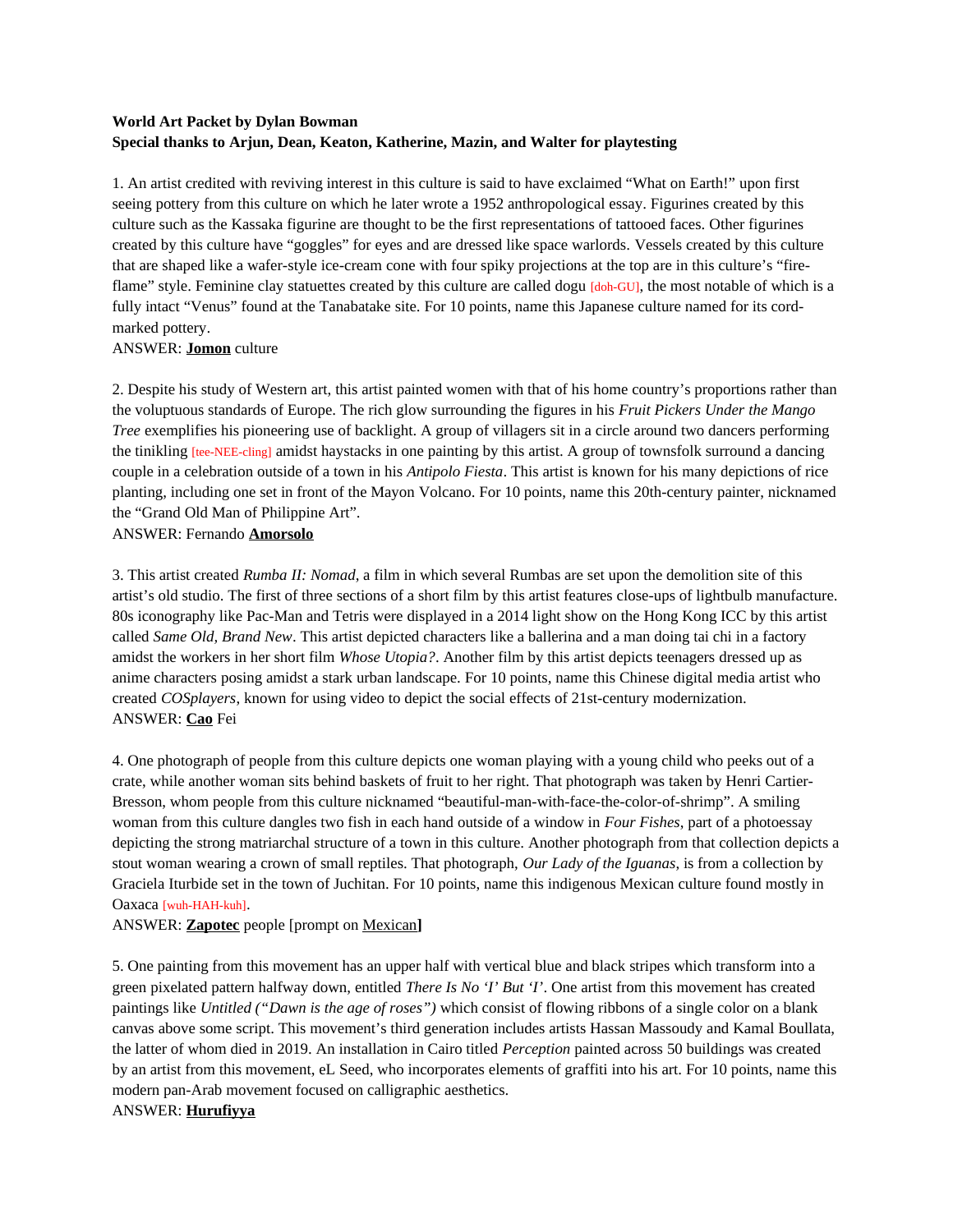6. Two ravens guard a "sun" one of these animals with a black and gold headdress in a 1979 stonecut. Eight bird heads protrude and form an arc around one of these animals in an etching by the same artist. The Iggalaaq stained glass window in John Bell Chapel in Appleby College depicts a white one of these animals at its center. A print of this animal was one of the first made by the West Baffin Eskimo Co-Operative and later became the first Inuit design to be featured on a Canadian stamp. That print features long blue and gold feathers emerging from this animal. Kenojuak Ashevak [ca-NOO-yu-ahk AH-she-vak] painted an "Enchanted" one of, for 10 points, what kind of bird?

#### ANSWER: **owl**

7. This artist showed two Twitter birds facing each other against a background of red and grey tiles in *Whirlwind*. One museum designed by this artist was built out of mud and straw and features intricate ridged designs on its exterior. This artist used the Saunders peony as the model for his sculpture *Flowers and Roots*, which he created alongside Hamilton College students at the Wellin Museum. The Zoma Contemporary Art Center was designed by this artist in his nation's capital. This artist employed collage and weaving techniques to create a series of panel installations constructed from scrap computer parts. "Tightrope" was created by, for 10 points, what modern Ethiopian artist?

#### ANSWER: Elias **Sime**

8. One artist from this movement created the woodblock print *2016*, in which a man gestures towards parting clouds, which is part of a series of prints named after years. That artist depicted a group of bright-garbed people falling into a cloudy vortex in his *30th Mary*. A painting from this movement shows men pretending to shoot guns at a line of men only wearing underwear. The *Series no. 2* by one artist from this movement features bald men who wear plain clothes and approach the viewer. One painter from this movement depicted pink men with gigantic grins modeled after himself in paintings like *Color Poster* and *Execution*. For 10 points, name this "realist" movement of modern artists like Yue [YOO-uh] Minjun and Fang Lijun whose work critiques modern China. ANSWER: **cynical realism**

9. Luciano Maranzi helped to restore vandalized artworks of this type that depict many bare-breasted maidens who all have a three-circled tattoo indicating their employment in a harem."Graffiti" of works of this type were verses written about them etched onto the nearby Mirror Wall. Works of this type that depict the Jataka stories and were created with makulu meti were created during the Kandyan period at sites like the Degaldoruwa Temple. Several works of this type inside King Kasyapa's palace complex were painted onto Sigiriya Rock. For 10 points, name this painting technique employed by Sri Lankans by applying gum-based tempera onto wet plaster. ANSWER: **fresco**es [prompt on rock paintings or cave paintings with "what specific technique?"]

10. Two lions at the top of a purple one of these works are thought to be borrowed from Spanish iconography. Four birds are depicted in a grid in a "feathered" one of these works from the Chimu culture. Black and white checkerboard patterns represent military honor when featured in these works. Small square designs called tocapu make up the entirety of one of these works created for the Sapa that is held and named for the Dumbarton Oaks collection. Acllas wove these garments out of qompi, a high-quality fabric. For 10 points, name these garments, also called *unku*, that were often worn by Incan men.

# ANSWER: **tunic**s

11. One artist's obsession with this object was allegedly manifested when he was forced to intensely concentrate on a chalkboard as a child. Bharti Kher created a 4-by-4 grid of colorful versions of this object in her mural installation *Target Queen*. This object contained within a diagonal white square is featured above a quote by Mahatma Gandhi in the painting *Immanence*. The painting *Panchtatva* features this object to the left of a pallette with the 5 elements.